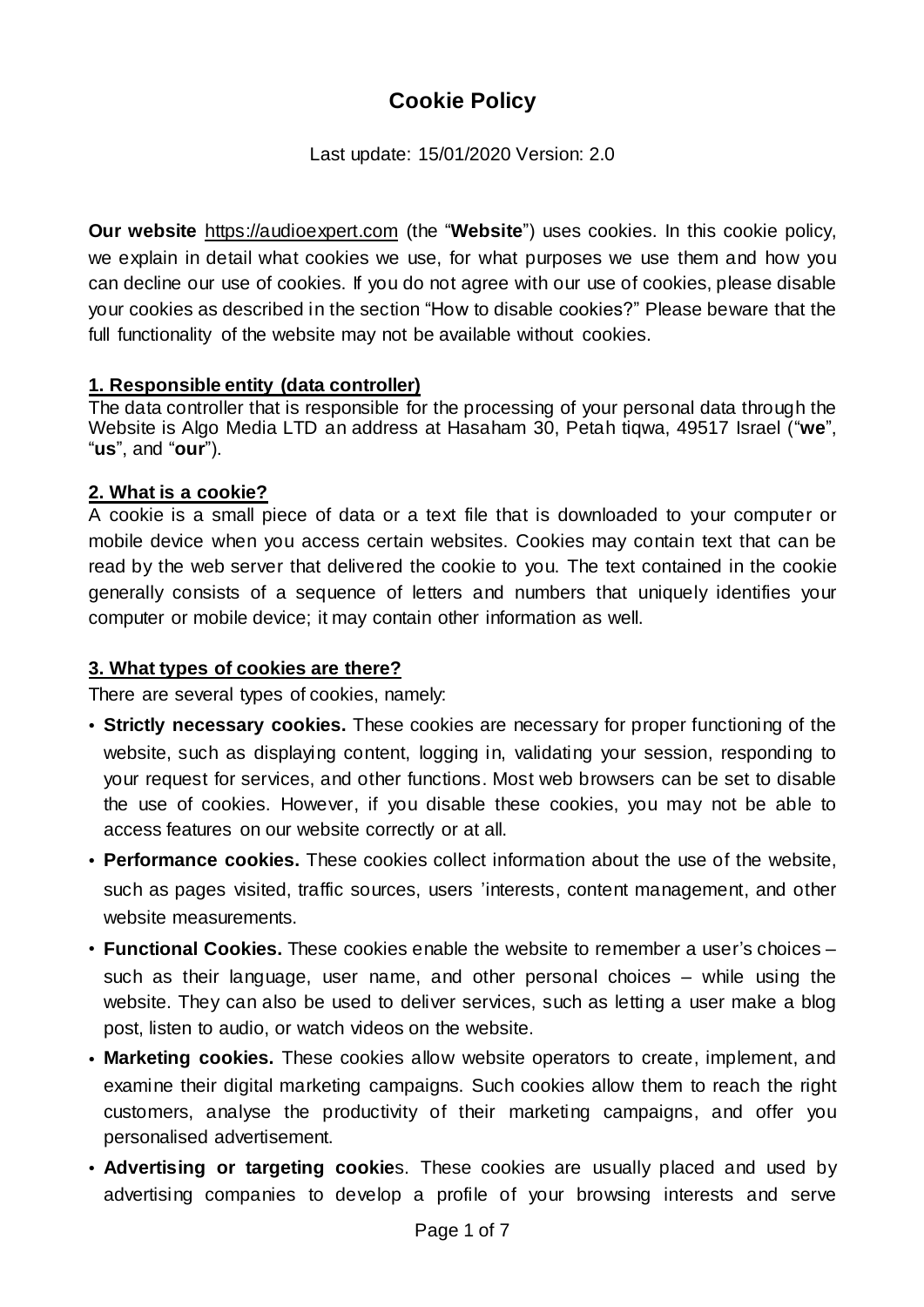advertisements on other websites that are related to your interests. You will see less advertising if you disable these cookies.

- **Session Cookies.** These cookies allow websites to link the actions of a user during a browser session. They may be used for a variety of purposes, such as remembering what a user has put in their shopping cart as they browse a website. Session cookies also permit users to be recognized as they navigate a website so that any item or page changes they make are remembered from page to page. Session cookies expire after a browser session; thus, they are not stored long term.
- **Persistent cookies.** These cookies are stored on a user's device in between browser sessions, which allows the user's preferences or actions across a site (or, in some cases, across different sites) to be remembered. Persistent cookies may be used for a variety of purposes, including remembering users' choices and preferences when using a website or to target advertising to them.

#### **4. Cookie consent**

When you visit the website for the first time, we may ask you to provide us with your consent to our use of cookies via a cookie consent banner. If you do not provide your consent to our use of all cookies, we may serve you technical cookies only that are strictly necessary to ensure the proper functioning of the Website. The use of such cookies does not require your consent. Please note that we may not be able to provide you with the best possible user experience if not all cookies are enabled. By accepting all cookies, you are giving us, and third parties we partner with, permission to place, store, and access some or all the cookies described below on your computer.

#### **5. What cookies do we use and for what purposes?**

We use a few types of cookies on the Website. In general we use cookies for:

- Identifying the areas of our Website that you have visited;
- Personalising content that you see on our Website
- Our Website analytics;
- Re-marketing our products or services to you;
- Remembering your preferences, settings, and login details;
- Targeted advertising and serving ads relevant to your interests;
- Affiliate marketing;
- Allowing you to post comments; and
- Allowing you to share content with social networks.

The table below provides an overview of cookies used by us on the Website, including their purpose and expiration time.

| <b>Strictly necessary cookies</b> |             |                                             |  |                |  |  |  |
|-----------------------------------|-------------|---------------------------------------------|--|----------------|--|--|--|
| <b>Name</b>                       | <b>Type</b> | <b>Provider/cont   Expiration</b><br>roller |  | <b>Purpose</b> |  |  |  |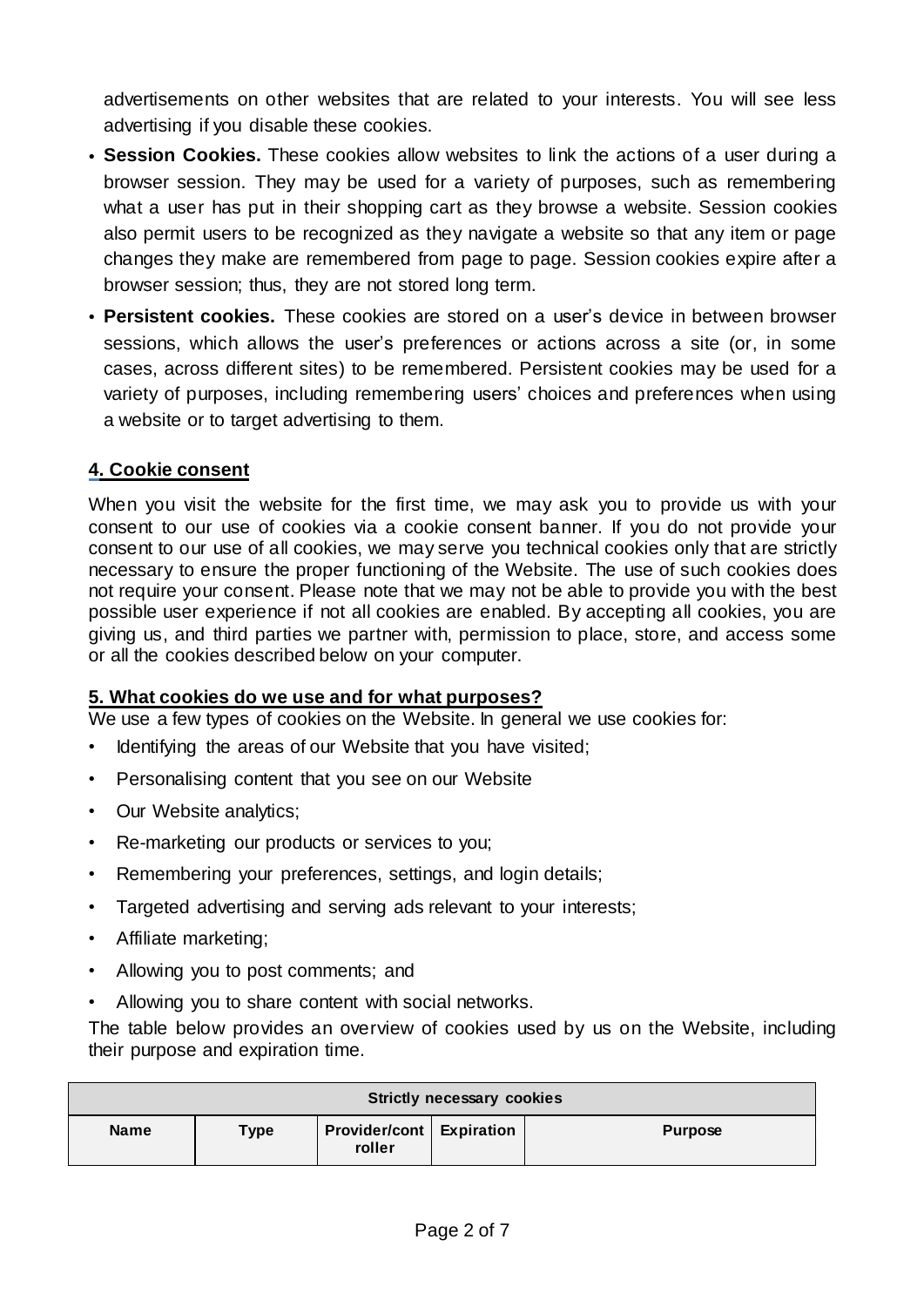| cfduid                    | First-party<br>HTTP cookie  | We                             | 29 days           | The cookie is used by the content<br>network, Cloudflare, to identify trusted<br>web traffic.                                                                                                                                                                        |  |  |  |  |
|---------------------------|-----------------------------|--------------------------------|-------------------|----------------------------------------------------------------------------------------------------------------------------------------------------------------------------------------------------------------------------------------------------------------------|--|--|--|--|
| <b>PHPSESSID</b>          | First-party<br>HTTP cookie  | We                             | End of<br>session | The cookie preserves user session state<br>across page requests.                                                                                                                                                                                                     |  |  |  |  |
| <b>Statistics cookies</b> |                             |                                |                   |                                                                                                                                                                                                                                                                      |  |  |  |  |
| <b>Name</b>               | <b>Type</b>                 | <b>Provider/cont</b><br>roller | <b>Expiration</b> | <b>Purpose</b>                                                                                                                                                                                                                                                       |  |  |  |  |
| at.hist.#                 | First-party<br>HTML cookie  | We                             | Persistent        | The cookie is used by the social sharing<br>platform AddThis to store the user's<br>usage history of the AddThis sharing<br>widget.                                                                                                                                  |  |  |  |  |
| _ga                       | First-party<br>HTTP cookie  | We                             | 2 years           | The cookie is used to set a unique ID<br>that is used to generate statistical data<br>on how you use the Website.                                                                                                                                                    |  |  |  |  |
| _gat                      | First-party<br>HTTP cookie  | We                             | 1 day             | The cookie is used by Google Analytics to<br>throttle request rate.                                                                                                                                                                                                  |  |  |  |  |
| _gid                      | First-party<br>HTTP cookie  | We                             | 1 day             | The cookie is used to set a unique ID<br>that is used to generate statistical data<br>on how you use the Website.                                                                                                                                                    |  |  |  |  |
| collect                   | Third-party<br>Pixel cookie | google-<br>analytics.com       | End of<br>session | The cookie is used to (i) send data to<br>Google Analytics about your device and<br>behaviour and (ii) track you across<br>devices and marketing channels.                                                                                                           |  |  |  |  |
| d                         | Third-party<br>HTTP cookie  | quantserve.co<br><u>m</u>      | 3 months          | The cookie collects anonymous data on<br>the user's visits to the Website, such as<br>the number of visits, average time spent<br>on the Website and what pages have<br>been loaded with the purpose of<br>generating reports for optimising the<br>Website content. |  |  |  |  |
| Ab                        | Third-party<br>HTTP cookie  | agkn.com                       | 1 year            | The cookie is used by the Website's<br>operator in context with multi-variate<br>testing. This is a tool used to combine or<br>change content on the Website. This<br>allows the Website to find the best<br>variation/edition of the site.                          |  |  |  |  |
| <b>Marketing cookies</b>  |                             |                                |                   |                                                                                                                                                                                                                                                                      |  |  |  |  |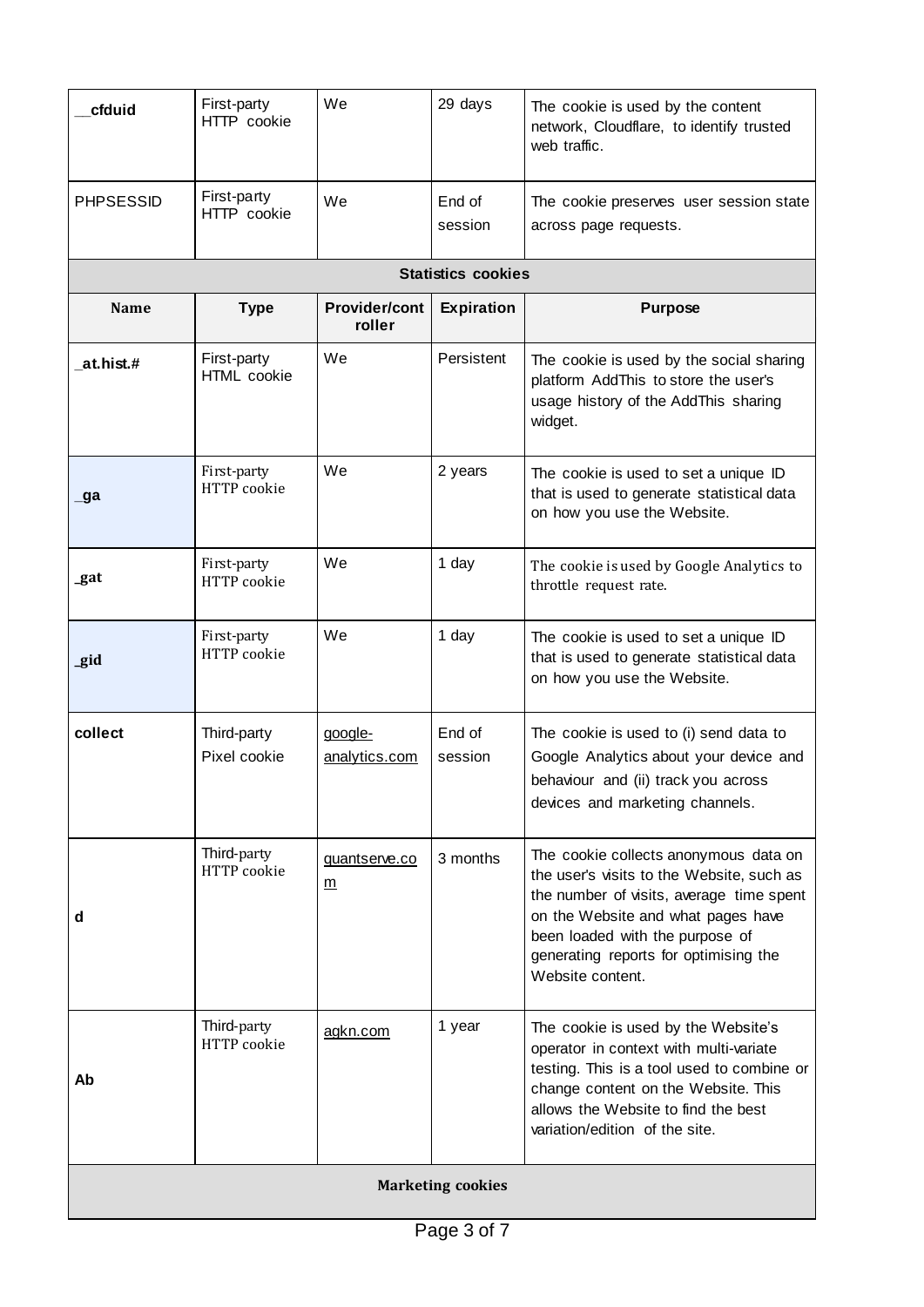| <b>Name</b>                                                                                | <b>Type</b>                                                                             | <b>Provider/cont</b><br>roller               | <b>Expiration</b>     | <b>Purpose</b>                                                                                                                                                                                                   |
|--------------------------------------------------------------------------------------------|-----------------------------------------------------------------------------------------|----------------------------------------------|-----------------------|------------------------------------------------------------------------------------------------------------------------------------------------------------------------------------------------------------------|
| We use first-party<br>bidtheatre.com,<br>smartadserver.com,<br>casalemedia.com,<br>others. | and third-party<br>contextweb.com, tribalfusion.com,<br>doubleclick.net,<br>netmng.com, | marketing<br>netmgn.com,<br>everesttech.net, | cookies<br>yahoo.com, | provided by<br>districtm.io,<br>pubmatic.com,<br>bidr.io,<br>bidswitch.net,<br>zorosrc.com,<br>rubiconproject.com,<br>adhigh.net,<br>mfadsrvr.com,<br>si <u>mpli.fi</u> ,<br>gumgum.com, taboola.com, tapad.com, |

For the list of marketing cookies, please visit [http://audioexpert.com/Cookie\\_scan\\_report\\_AudioExpert.pdf](http://audioexpert.com/Cookie_scan_report_AudioExpert.pdf) .

### **6. Interest-based advertising**

We may place targeted interest-based advertisements on the Website as a part of the advertising network Google AdSense. Such advertisements are generated on the basis of your use of the Website and the data generated by your cookies. You can control how such advertisements are shown to you or opt-out from targeted advertising by consulting the guide powered by the Digital Advertising Alliance available at [https://youradchoices.com](https://youradchoices.com/) and Network Advertising Initiative available at [https://www.networkadvertising.org.](https://www.networkadvertising.org/)

#### **7. Disabling cookies**

When we ask you to provide your consent to our use of non-strictly necessary cookies, you have a freedom not to provide such consent. If you would like to refuse our use of cookies on the Website, you can do it at any time by declining cookies in your browser or device. Please note that you cannot decline strictly necessary technical cookies.

You can manage the acceptance or rejection of cookies on your browser, according to the additional information provided on the below listed links. Please keep in mind that any settings on your browser, regarding the refusal of necessary cookies will likely influence your browsing experience on our Website, or even might prevent the usage of some or all of our services. In such a case, we accept no liability for the consequences of the poor functioning of our Website and our services resulting from the refusal or deletion of cookies.

For the management of cookies and your choices, the configuration of each browser is different. It is described in the help menu of your browser, which will allow you to know how to change your selection for cookies:

- Microsoft Internet Explorer: [http://windows.microsoft.com/en-US/windows](http://windows.microsoft.com/en-US/windows-vista/Block-or-allow-cookies)[vista/Block-or-allow-cookies](http://windows.microsoft.com/en-US/windows-vista/Block-or-allow-cookies)
- Microsoft Edge: [https://privacy.microsoft.com/en-us/windows-10-microsoft](https://privacy.microsoft.com/en-us/windows-10-microsoft-edge-and-privacy)[edge-and-privacy](https://privacy.microsoft.com/en-us/windows-10-microsoft-edge-and-privacy)
- Apple Safari: <https://support.apple.com/en-gb/guide/safari/sfri11471/mac>
- Google **Chrome:** Chrome: Chrome: Chrome: Chrome: Chrome: Chrome: Chrome: Chrome: Chrome: Chrome: Chrome: Chrome: Chrome: Chrome: Chrome: Chrome: Chrome: Chrome: Chrome: Chrome: Chrome: Chrome: Chrome: Chrome: Chrome: Chr [http://support.google.com/chrome/bin/answer.py?hl=en&hlrm=en&answer=9564](http://support.google.com/chrome/bin/answer.py?hl=en&hlrm=en&answer=95647) [7](http://support.google.com/chrome/bin/answer.py?hl=en&hlrm=en&answer=95647)
- Mozilla Firefox: <https://support.mozilla.org/en-US/kb/how-clear-firefox-cache>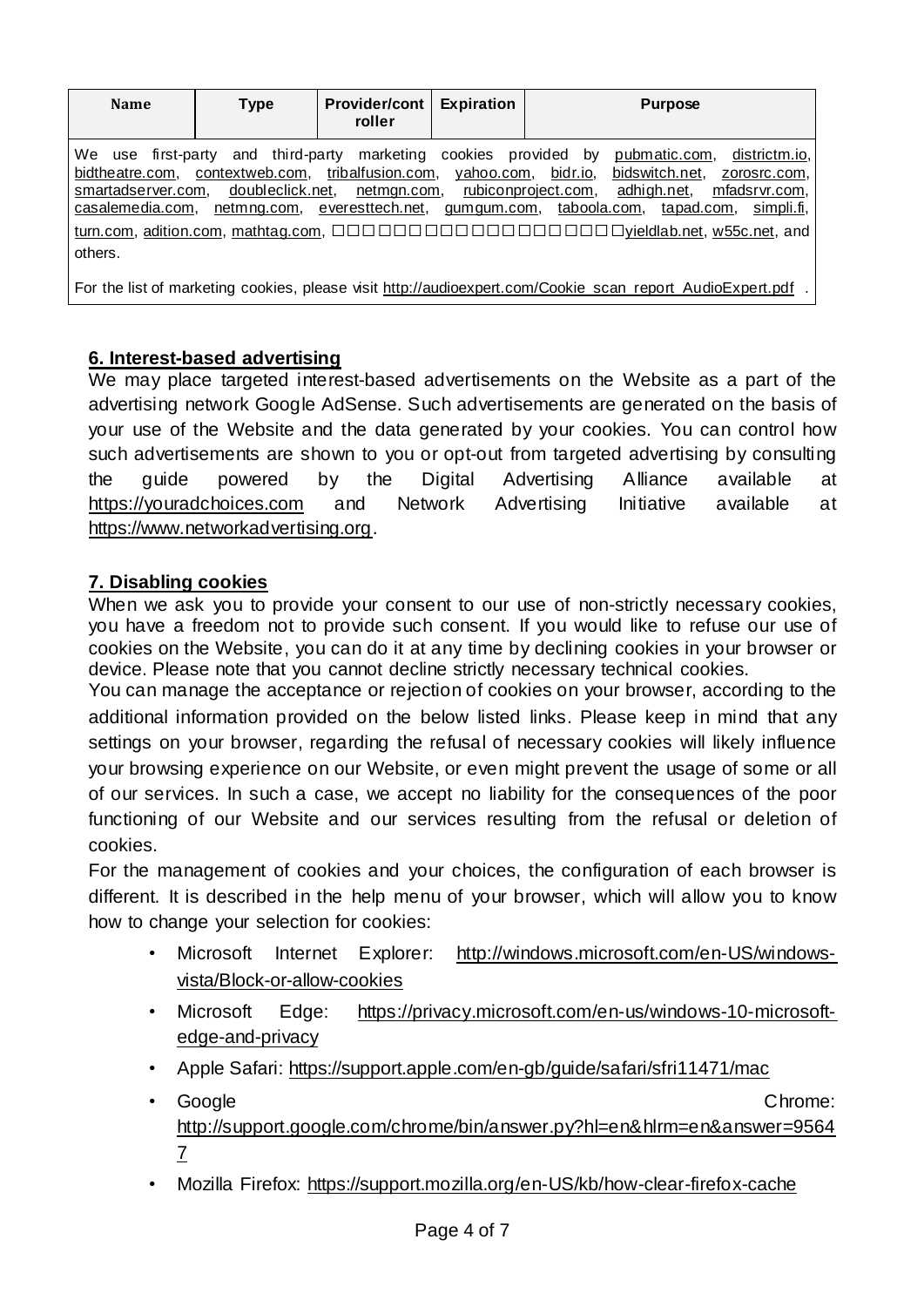# • Opera: <http://help.opera.com/Windows/10.20/en/cookies.html>

The following links may also provide you with information on how to opt-out from certain types of cookies:

- Google Analytics Cookies: <https://tools.google.com/dlpage/gaoptout>
- Facebook cookies: <https://www.facebook.com/help/cookies/>
- Twitter cookies: [https://support.twitter.com/articles/20170518-use-of-cookies](https://support.twitter.com/articles/20170518-use-of-cookies-and-similar-technologies-by-twitter)[and-similar-technologies-by-twitter](https://support.twitter.com/articles/20170518-use-of-cookies-and-similar-technologies-by-twitter)
- Pinterest cookies: <https://policy.pinterest.com/cookies>
- LinkedIn cookies: [https://www.linkedin.com/legal/cookie-policy?\\_l=en\\_US](https://www.linkedin.com/legal/cookie-policy?_l=en_US)
- DoubleClick cookies: <https://www.google.com/settings/u/0/ads/authenticated>

You may also learn more by visiting [http://www.youronlinechoices.com/en/about](http://www.youronlinechoices.com/en/about-advertising-content)[advertising-content](http://www.youronlinechoices.com/en/about-advertising-content) and <http://www.youronlinechoices.com/en/controling-its-cookies/> . Finally, some cookies are deposited by third-party providers for the purpose of personalised advertising. You can also click on the following links to learn more about their practices and exercise your choices (keep in mind that this list is only partial and includes industry leaders which are likely to be found on our Website, notice list might change from time to time):

- Rubicon Cookies: [http://www.rubiconproject.com/privacy/consumer-online](http://www.rubiconproject.com/privacy/consumer-online-profile-and-opt-out/)[profile-and-opt-out/](http://www.rubiconproject.com/privacy/consumer-online-profile-and-opt-out/)
- DoubleClick for **Publisher** Cookies: <https://www.google.com/settings/u/0/ads/authenticated>
- AppNexus cookies: <http://appnexus.com/en/company/platform-privacy-policy-en>
- Cookie weborama: <https://weborama.com/en/respect-of-the-private-life/>
- Cookie Index Exchange: <http://www.indexexchange.com/privacy/>
- Sovrn: <https://www.sovrn.com/privacy-policy/>
- Pubmatic: <https://pubmatic.com/legal/privacy-policy/>
- AOL (AUTH): <https://policies.oath.com/xw/en/oath/privacy/intl/index.html>
- BREALTIME (CPXI): <http://www.brealtime.com/privacy-policy/>
- District M: <https://districtm.net/en/page/data-and-privacy-policy/>
- PulsePoint: <https://policies.oath.com/xw/en/oath/privacy/intl/index.html>
- OpenX: <https://www.openx.com/legal/privacy-policy/>
- Gumgum: <https://gumgum.com/privacy-policy/>

# **8. Web Beacons**

We may also use a technology called web beacons to collect general information about your use of our Website and your use of special promotions or newsletters. The information we collect by web beacons allows us to statistically monitor the number of people who open our emails. Web beacons also help us to understand the behaviour of our customers, members, and visitors.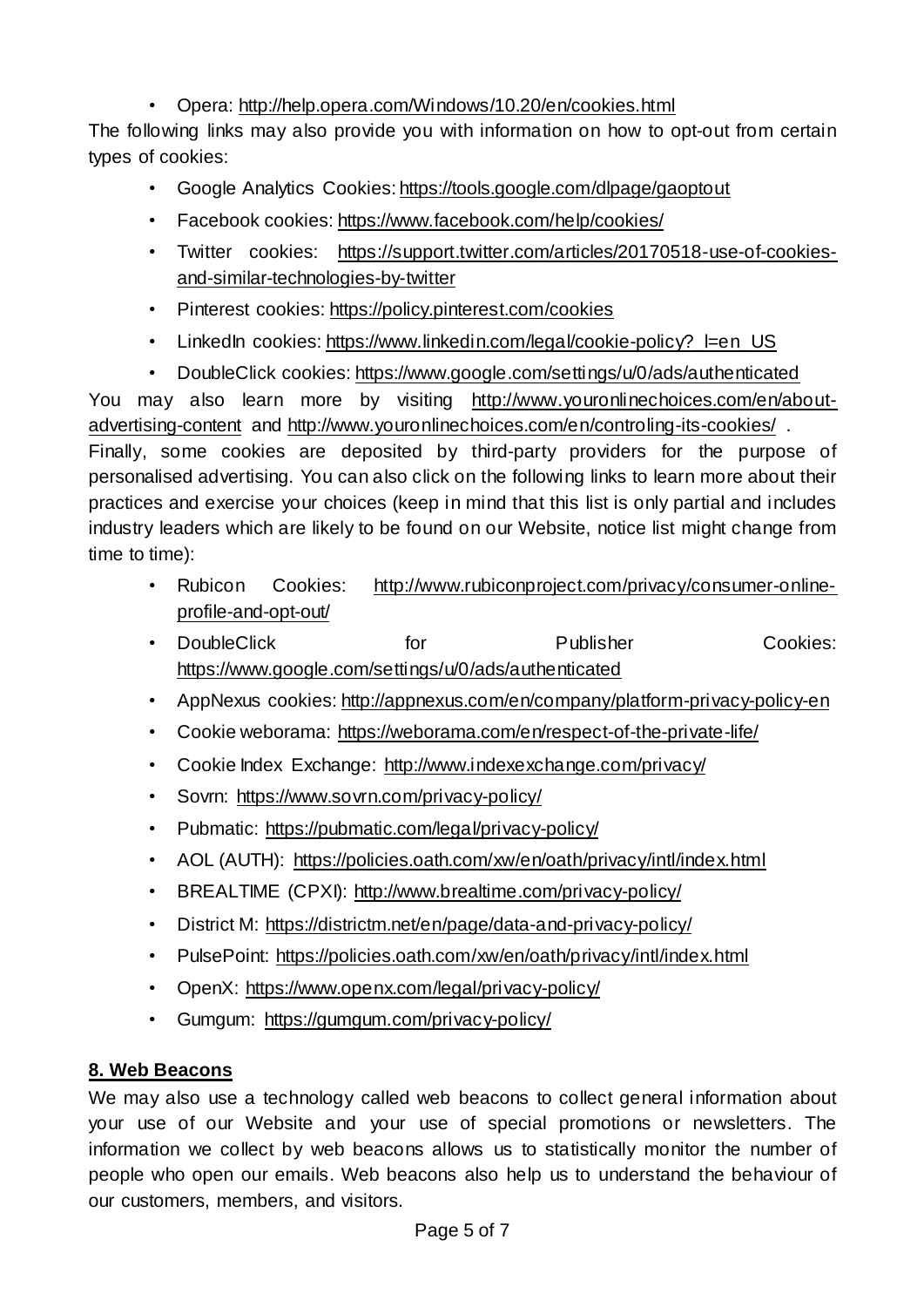# **9. Google Ad and Content Network Privacy Notice**

Third-party vendors, including Google, use cookies to serve ads based on your past visits to our Website. Google's use of the DoubleClick cookie enables it and its partners to serve ads to you based on your visits to our Website and/or other websites on the Internet.

You may opt out of the use of the DoubleClick cookie for interest-based advertising by visiting <http://www.aboutads.info/choices> . If your are based in Europe, please visit http://www.youronlinechoices.eu

### **10. Google Analytics Privacy Notice**

Our Website uses Google Analytics to collect information about the use of our Website. Google Analytics collects information from users such as age, gender, interests, demographics, how often they visit our Website, what pages they visit, and what other websites they have used before coming to our Website. We use the information we get from Google Analytics to analyse traffic, re-market our products and services to users, improve our marketing, advertising, and to improve our Website. We have enabled Google Analytics advertising features such as re-marketing with Google Analytics, Google Display Network Impression Reporting, and Google Analytics Demographics and Interest Reporting. Google

Analytics collects only the IP address assigned to you on the date you visit our Website, not your name or other identifying information. We do not combine the information collected using Google Analytics with your personal data.

Although Google Analytics plants a permanent cookie on your web browser to identify you as a unique user the next time you visit our Website, the cookie cannot be used by anyone but Google. Google also uses specific identifiers to help collect information about the use of our Website. For more information on how Google collects and processes your data, visit https://www.google.com/policies /privacy/partners .

You can prevent Google Analytics from using your information by opting out at this link: <https://tools.google.com/dlpage/gaoptout>.

## **11. Flash Cookies Adobe Flash Player**

Adobe Flash Player is a computer application that allows the rapid development of dynamic content using Flash computing language. Flash (and similar apps) remembers the settings, preferences, and usage of this content through technology similar to cookies. However, Adobe Flash Player manages this information and your choices by an interface different from that provided by your browser.

Since your device might be able to view content developed with Flash, we invite you to access your Flash cookie management tools, directly from the site <http://www.adobe.com/en> .

#### **12. Do not track**

You can set your browser to send a code indicating the websites you do not want to be followed ("Do not track" option).